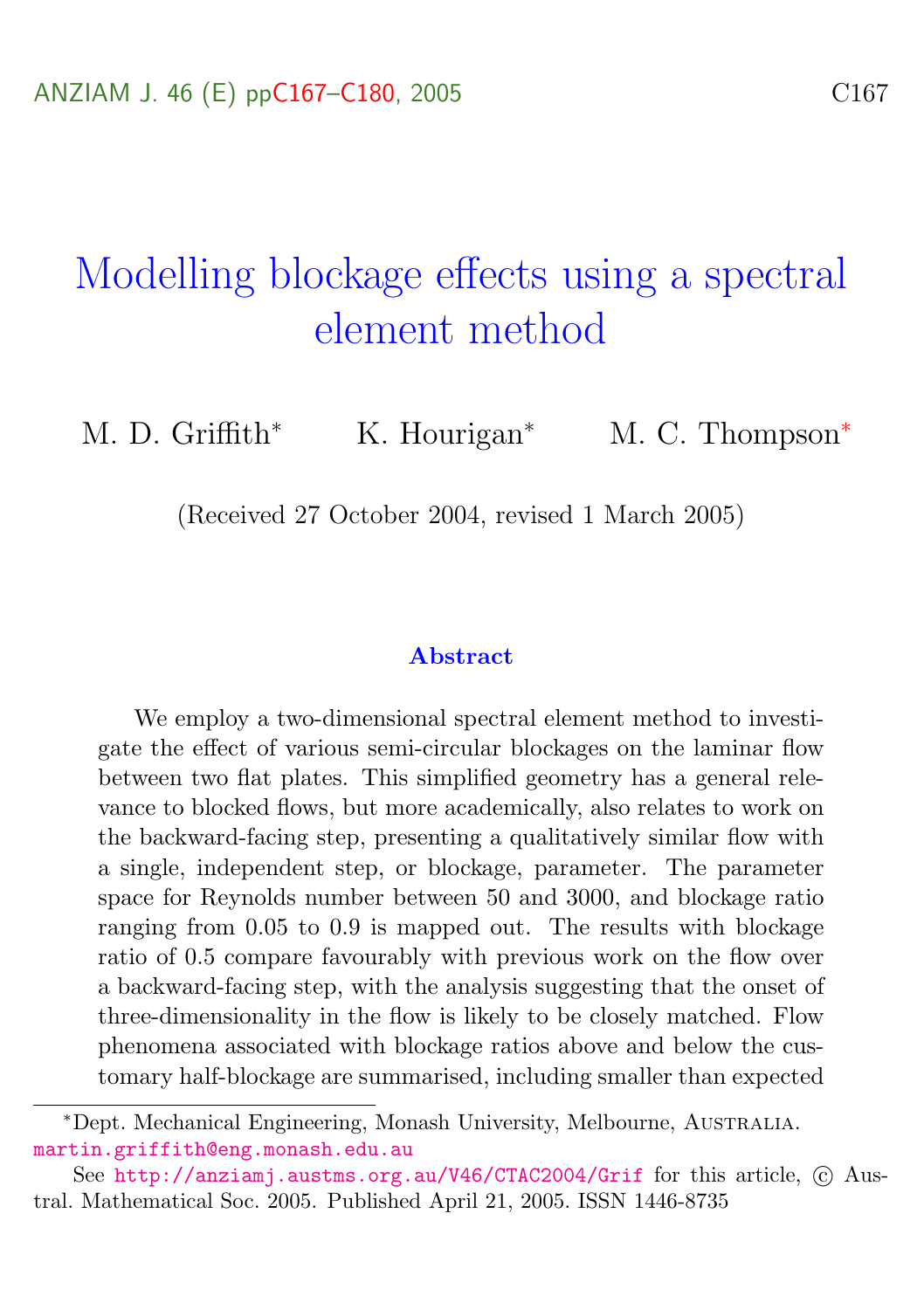flow separation lengths for lower blockages, and vortex shedding and unusual structures within the recirculation zones for higher blockages.

# **Contents**

|             | 1 Introduction    | C <sub>168</sub>                             |
|-------------|-------------------|----------------------------------------------|
| $2^{\circ}$ | Method            | <b>C170</b><br>C <sub>170</sub>              |
| 3           | <b>Results</b>    | C173<br>C <sub>173</sub><br>C <sub>174</sub> |
|             | 4 Conclusions     | C <sub>179</sub>                             |
|             | <b>References</b> | 79                                           |

# <span id="page-1-0"></span>1 Introduction

The study of blockage effects in internal flows has typically focused on determining correction factors for small blockage ratios in wind tunnels. The standard study of the flow over a backward-facing step closely matches a half-blocked flow, but such studies tend to be more interested in the various instabilities that occur in the flow, rather than on any effects the step height may have. This study examines the flow behaviour between two flat plates, with the addition of a semi-circular blockage, of variable size, attached to one side. The blockage ratio is defined as  $b = r/D$ , where r is the radius of the semi-circular blockage and  $D$  is the distance between the two plates. Figure [1](#page-2-0)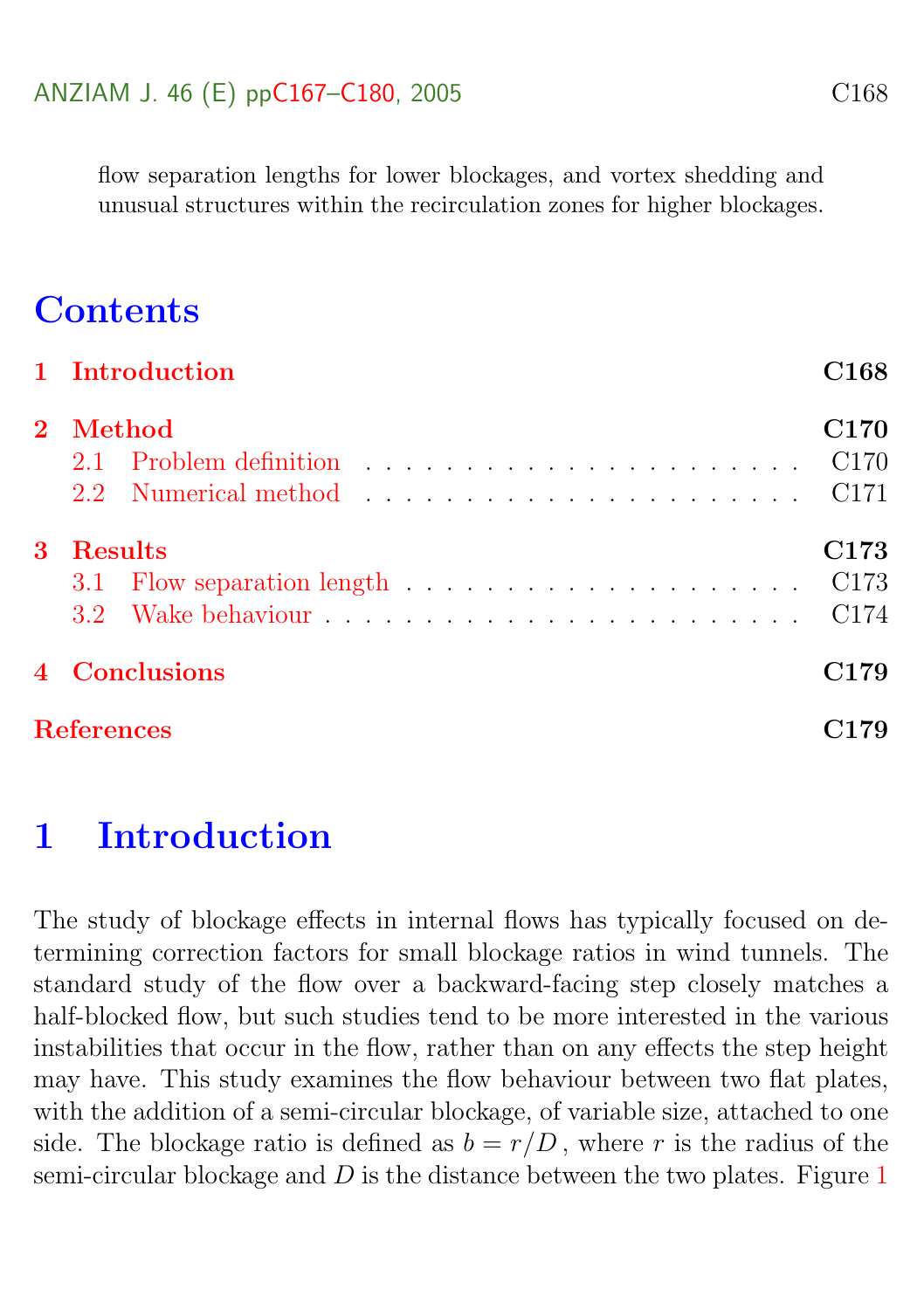<span id="page-2-1"></span>

<span id="page-2-0"></span>Figure 1: Computational mesh, showing macro-elements, used for blockage ratio 0.7 .

shows the macro-elements for a portion of one of the computational meshes used, with a blockage ratio of 0.7. Such a study has particular relevance to the flow through arterial constrictions, but also to industrial applications involving pipe flow.

The subject of this study bears much similarity to the flow over a backward-facing step, of which there is a far greater availability of literature. The standard test-section geometry is well-known, consisting of a channel with a sudden expansion. This expansion causes an immediate separation of the flow, along with the appearance of a recirculation zone. The geometry of the present study differs in the existence of a constriction of the flow before the expansion, resulting in a skewed velocity profile over the bump, and also a separation point dependent on Reynolds number, rather than on the geometry, as is the case with the backward-facing step. The work of Armaly et al. [\[1\]](#page-12-2) offers a detailed review of the subject, including an experimental investigation with a fixed expansion ratio of 0.516, an aspect ratio of 18:1 and Reynolds numbers ranging through the laminar, transitional and turbulent regimes. With increasing Reynolds number in the laminar regime, the length of the first recirculation zone also increased, and was accompanied by the appearance, downstream, of more recirculation zones on alternating sides of the channel. Three-dimensional effects were also observed.

Numerical studies of the problem [\[2,](#page-13-0) [3,](#page-13-1) [4\]](#page-13-2) give good accounts of the development of unsteadiness and three-dimensionality in the flow. The work of Williams and Baker [\[8\]](#page-13-3) is particularly useful in its comparison of two and three-dimensional numerical simulations of backward-facing step flow. For the geometry used in the present two-dimensional study, the exact onset of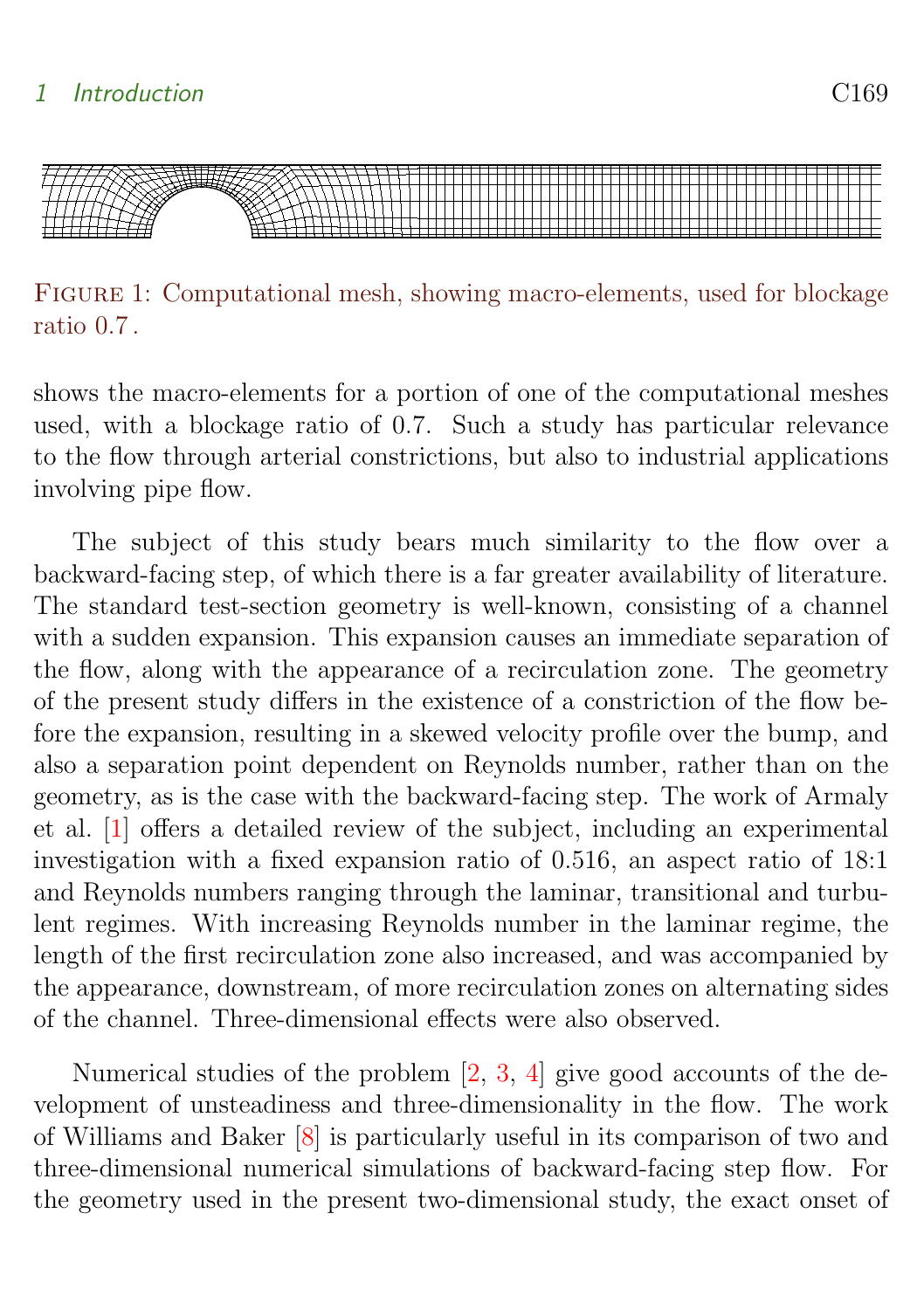#### <span id="page-3-2"></span>1 Introduction C170

three-dimensionality to the flow is unknown and must be kept in consideration. An investigation focusing on higher blockage effects was carried out by Sahin and Owens [\[5\]](#page-13-4), but it used the geometry of a freely suspended cylinder between two plates. Although the geometry bears only a limited similarity to this study (it is symmetrical and creates a wake consisting of twin vortices) Sahin and Owens' work showed that the proximity of the walls would increase the critical Reynolds number at which shedding would occur.

This paper will firstly give a description of the method used in the study, followed by an outline of the various flow behaviours occurring over the parameter space.

### <span id="page-3-0"></span>2 Method

### <span id="page-3-1"></span>2.1 Problem definition

The aim of this work is to map out and describe the parameter space for the two-dimensional flow between flat plates, with the addition of a semi-circular blockage of varying size. Figure [1](#page-2-0) shows a section of the macro-element mesh with  $b = 0.7$ . Similar meshes were produced for blockage ratios ranging from 0.05 to 0.9. The Reynolds number is based on the hydraulic diameter 2D:

$$
\text{Re} = \frac{2DU_{\text{ave}}}{\nu},\tag{1}
$$

where  $U_{\text{ave}}$  is the average flow velocity between the plates at inlet and  $\nu$  denotes the kinematic viscosity. Data cited from other studies are rescaled to fit this Reynolds number definition. For each simulation, the fluid is modelled as being uniform, homogeneous, incompressible and Newtonian. A time-constant, fully-developed Poiseuille profile, with a non-dimensionalised average velocity of 1, and a peak of 1.5, is prescribed at the inlet, such that  $U = 6y(1 - y)$ , where the bottom and top walls are placed at  $y = 0$  and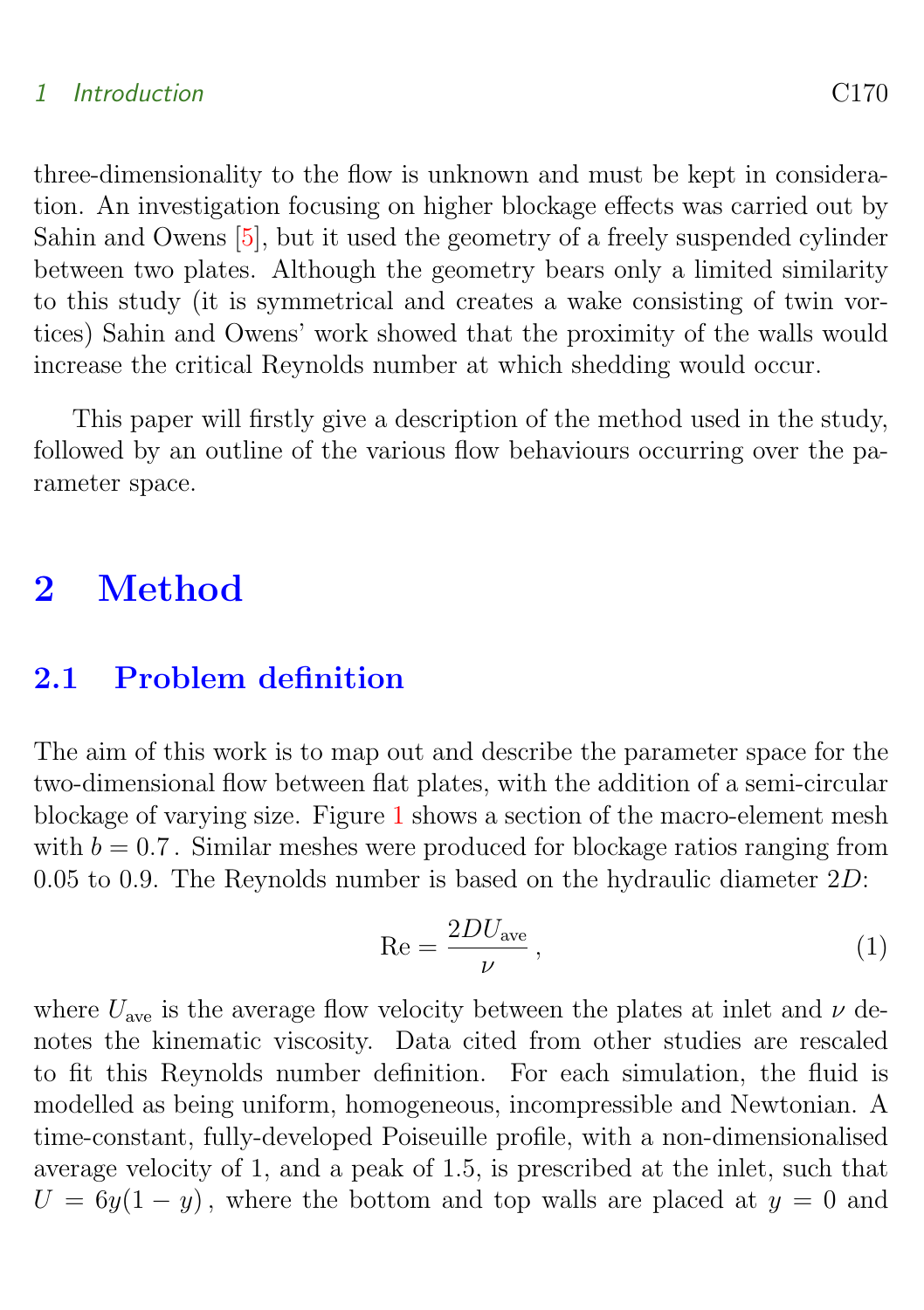#### 2 Method C171

 $y = 1$ , respectively. For the outlet boundary, the pressure is fixed and the normal velocity gradient is set to zero. A short region of high viscosity is applied just before the outlet to dissipate any strong vortices created when the fluid starts to flow from rest.

The two parameters governing the flow behaviour are the Reynolds number and the blockage ratio. Tests were done over a broad range of Reynolds number, with the main restriction being the higher velocities generated over the semi-circular blockage. Blockage ratios ranging from 0.05 to 0.9 were used. Runs were made for Reynolds numbers ranging from 40 to 3000; however, for higher blockages the upper limit was more restricted, with the maximum achievable Reynolds number at  $b = 0.9$  being Re = 500. This highlights a limitation of the two-dimensional analysis. For the flow between two flat plates, the transition to turbulence is known to begin when  $\text{Re} \approx 2000$ , with the constriction of the flow over the blockage also acting as an additional tripping mechanism. The unknown point of transition has implications for the assumptions of laminar flow and the Poiseuille velocity profile used at the inlet. This must be kept in consideration when interpreting the results, but also presents an avenue of further study.

### <span id="page-4-0"></span>2.2 Numerical method

The flow field was obtained from a numerical solution of the two-dimensional, time-dependent, Navier–Stokes equations, given here in primitive variable form, with the incompressibility constraint

$$
\frac{\partial \bar{\mathbf{u}}}{\partial t} + \bar{\mathbf{u}} \cdot \nabla \bar{\mathbf{u}} = -\nabla p + \nu \nabla^2 \bar{\mathbf{u}}, \qquad (2)
$$

<span id="page-4-1"></span>
$$
\nabla \cdot \bar{\boldsymbol{u}} = 0, \tag{3}
$$

where  $\bar{\mathbf{u}} = (\bar{u}(t, x, y), \bar{v}(t, x, y))$  is the velocity vector and p and  $\nu$  are the kinematic pressure and viscosity. The spectral element method used to dis-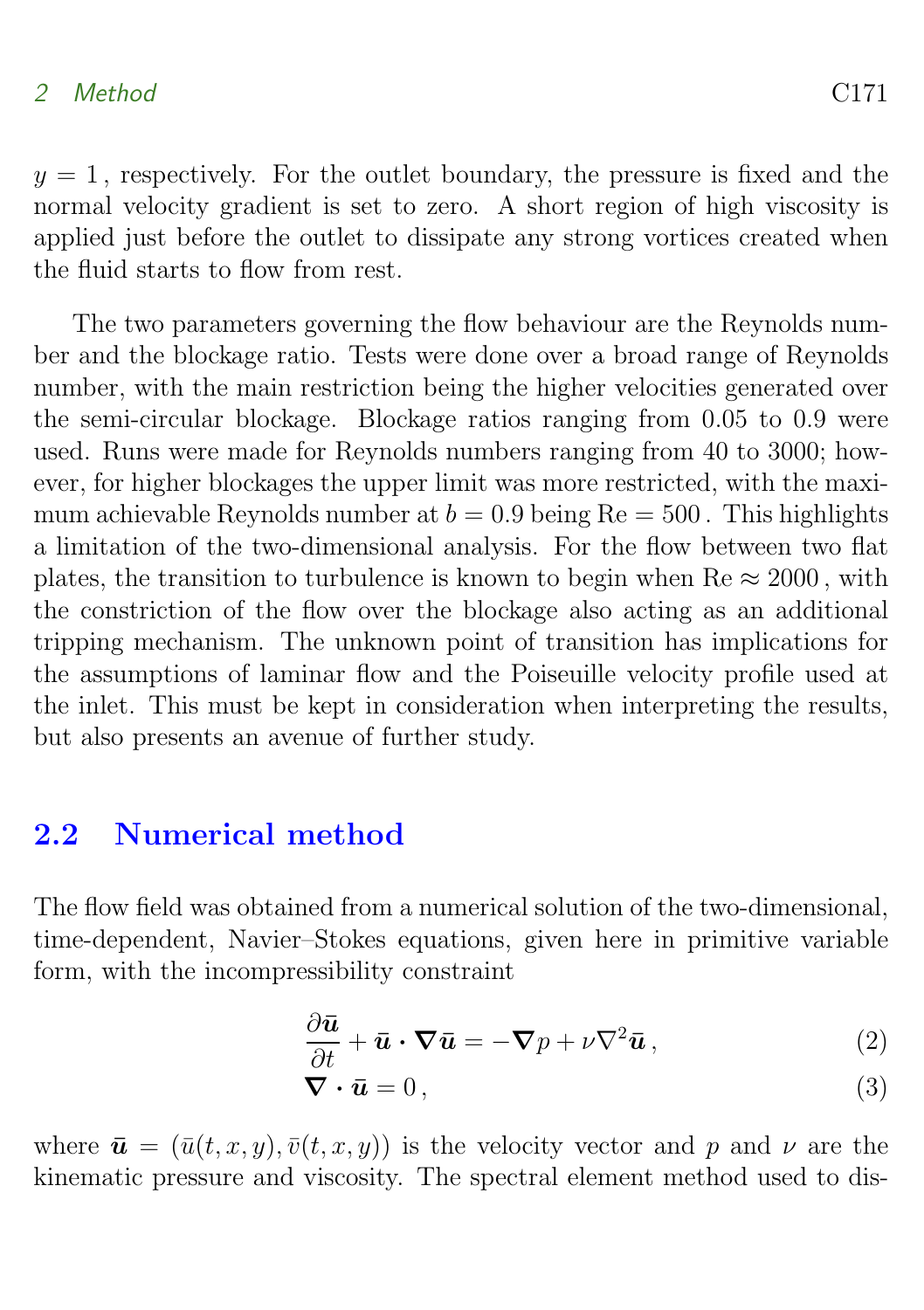#### <span id="page-5-0"></span>2 Method C172

cretize and solve the equations, has been previously used and validated in the prediction of wake flows past rings [\[6\]](#page-13-5) and circular cylinders [\[7\]](#page-13-6).

The spectral element code solves for the velocity and pressure fields over each time interval, using three steps. The steps deal with the convection, pressure and diffusion terms in equation [\(2\)](#page-4-1). The nonlinear convection term is integrated forward in time using a third-order Adams–Bashforth scheme. The second step deals with the pressure term. Applying the continuity constraints to the divergence of the momentum equation yields a Poisson equation, which is then solved using a higher order pressure boundary condition. The third step involves the diffusion term. This is solved implicitly using a Crank–Nicolson scheme that is second-order accurate in both space and time.

A typical spectral element mesh, depicting the macro-elements, with blackage ratio  $b = 0.7$ , is shown in Figure [1.](#page-2-0) For each element, the solution variables in each direction are approximated using high-order Lagrangian polynomial interpolants. Gauss–Legendre–Lobatto quadrature is used to evaluate the product of the integrals of the flow equations with the local weighting functions. The advantage of this approach is that only a limited number of element nodes contribute to the equations formed at a particular node, resulting in more efficient run times. The final grid resolution for most simulations was 49 ( $7 \times 7$ ) nodes per element. For higher blockages and Reynolds numbers, elements comprising of  $8 \times 8$  nodes per element had to be employed, in order to properly resolve parts of the flow field. Increasing the nodal concentrations beyond the levels described produced no discernible effect on recirculation lengths or downstream vorticity profiles.

The inlet is placed six plate widths  $(6D)$  upstream of the blockage, and the outlet 25 widths downstream. Increasing the distance of the blockage beyond six plate widths from the inlet produced no effect. However, increasing the outlet length did have an effect on simulations run at higher Reynolds number and blockage ratio, with what resembled a convective instability forming near the outlet. This apparent instability would disappear if the outlet length was increased sufficiently, along with the commensurate increase in required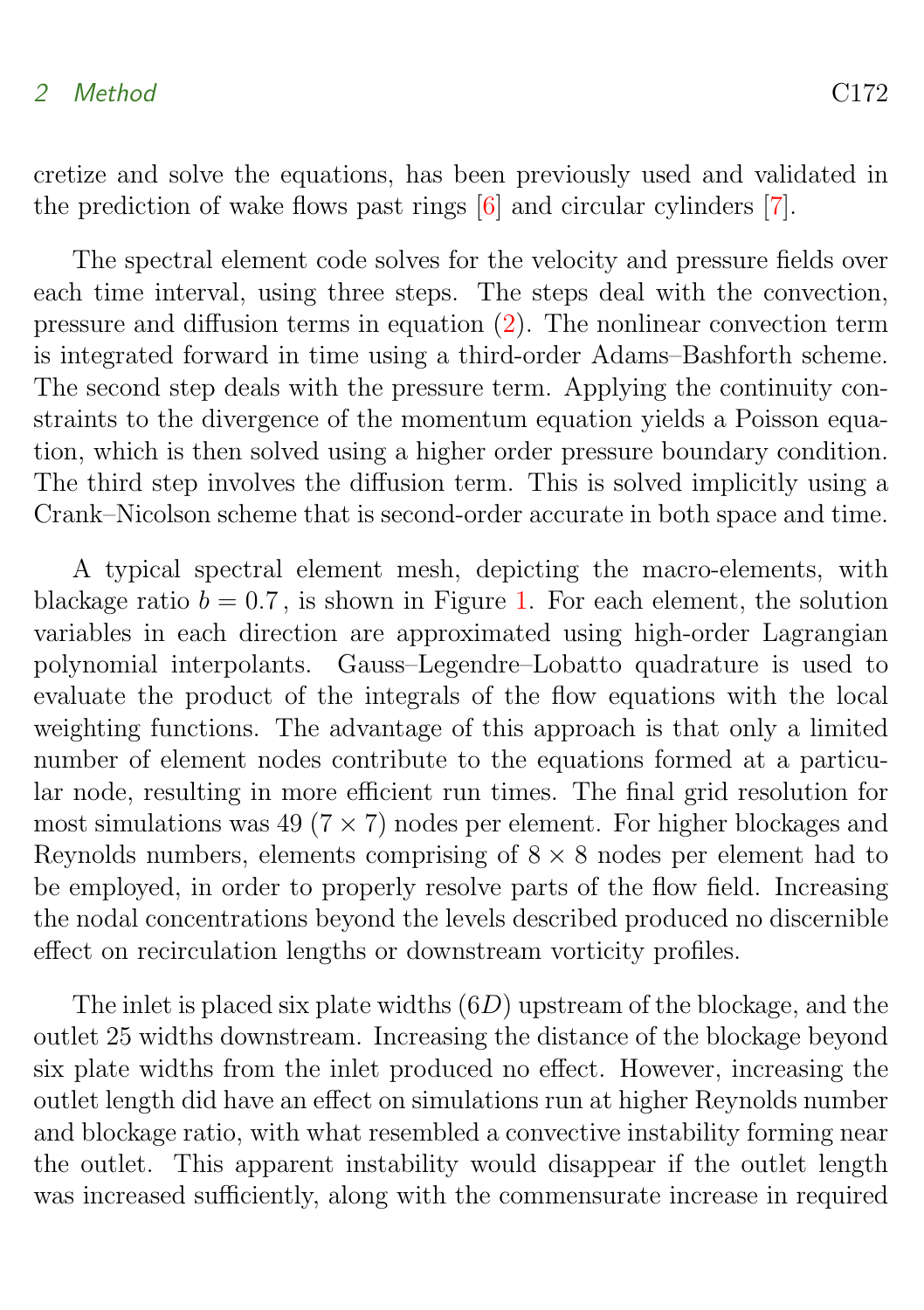<span id="page-6-3"></span>

<span id="page-6-2"></span>FIGURE 2: Streamlines for  $b = 0.5$  and  $Re = 1000$ 

computational time. However, further investigation revealed, importantly, that the occurrence of this instability, and its removal via increased outlet length, produced no effect on the immediate wake vicinity of the blockage.

# <span id="page-6-0"></span>3 Results

### <span id="page-6-1"></span>3.1 Flow separation length

Figure [2](#page-6-2) shows the streamlines for the flow over a blockage of 0.5, at  $Re =$ 1000 . This geometry is the closest to the classic backward-facing step case. For this case, two flow separation zones (FSZs) can be seen, with one on each wall. The initial FSZ is formed by the sudden expansion at the blockage, and the subsequent adverse pressure gradient along the back half of the blockage. The length L of this initial flow separation zone serves as an effective way of characterising the flow behaviour. The end of the first recirculation zone was determined by locating where the line of zero velocity, emanating from the flow separation point at the blockage, met the lower wall. Dividing by the blockage height  $r$  normalises the recirculation length for different blockage ratios.

For this blockage size and up to Re  $\approx$  400, the recirculation length matched well with the data of previous studies. Above this point, the two-dimensional computational results give a recirculation length lower than previous experimental results for a backward-facing step [\[1\]](#page-12-2). Williams and Baker [\[8\]](#page-13-3) have examined this problem previously in their investigation of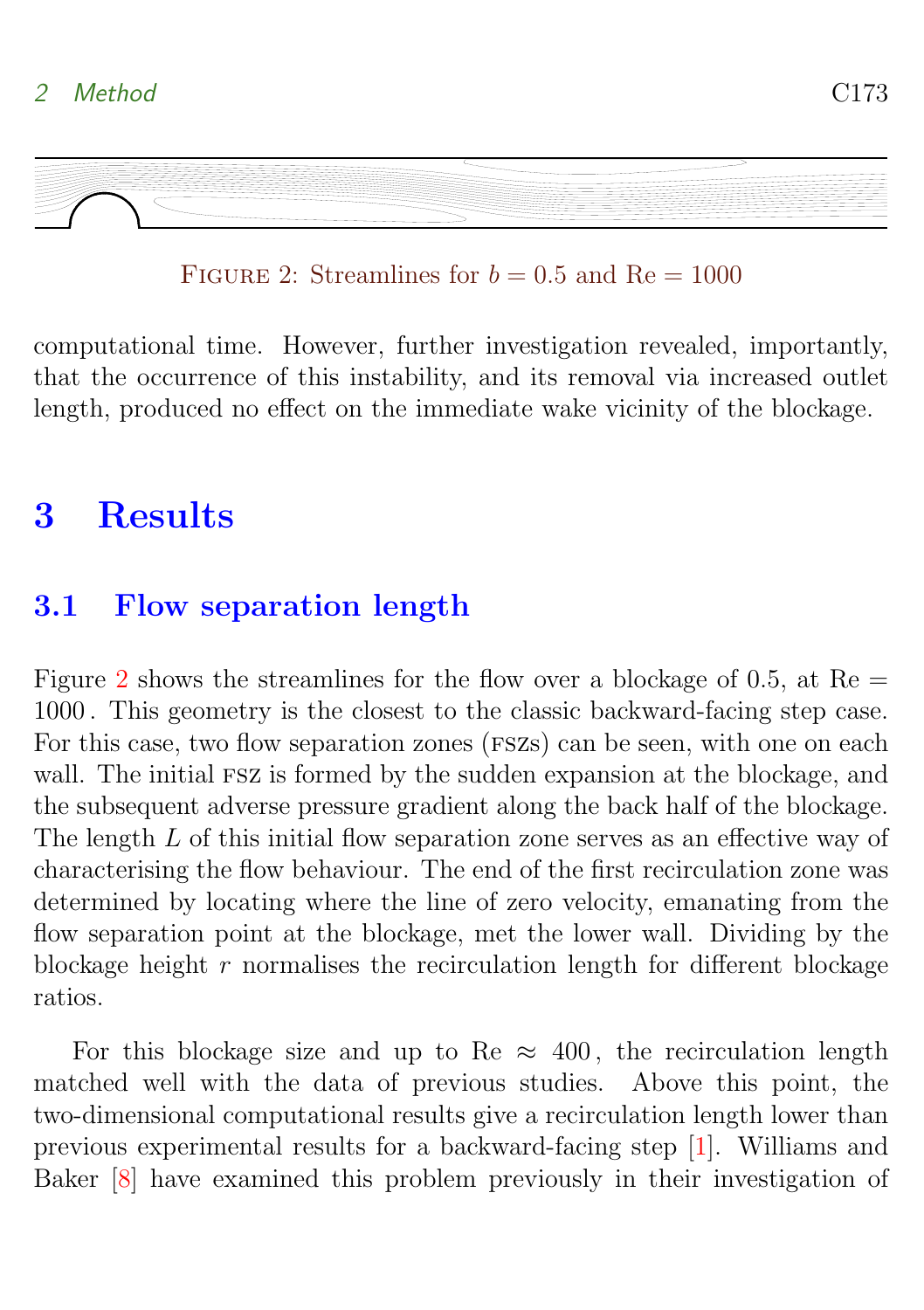#### <span id="page-7-1"></span>3 Results C174

two and three-dimensional numerical simulations for backward-facing steps. They found that the flow became three-dimensional at  $\text{Re} \approx 400$ , and that recirculation lengths calculated from these three-dimensional results, more closely matched the experimental results of Armaly et al. [\[1\]](#page-12-2). The onset of this three-dimensionality can be put down to the effect of the sidewalls of the experimental apparatus. Hence, regardless of any effect caused by the different two-dimensional geometries, a divergence between the experimental and two-dimensional results at this Reynolds number is not wholly unexpected.

Figure [3](#page-8-0) shows a plot of all normalised recirculation lengths for all blockages. Also depicted on the graph are the results of Armaly et al. [\[1\]](#page-12-2), up to  $Re = 1200$ , where they observed the transitional flow regime beginning. The divergence at  $\text{Re} \approx 400$  between the two data sets, at which the flow is thought to become three-dimensional, can be clearly seen, and bears a strong similarity to the comparisons made by Williams and Baker [\[8\]](#page-13-3). Excepting the lower blockage ratios, the data sets for each ratio appear to follow a similar curve, meaning the normalised recirculation length is largely a function of upstream Reynolds number.

The lower blockage ratios, 0.05, 0.1 and 0.2, produced recirculation lengths lower than those for higher blockages. These results can be put down to the low fluid velocities at these blockage heights. If we look at the inlet velocity profile, at  $y = 0.05$ , it returns  $U_{y=0.05} = 0.285 U_{\text{ave}}$ . At these heights, the more rapid parts of the fluid flow over the blockage are largely unperturbed, while the low fluid velocity near the blockage results in a smaller recirculation zone. A similar effect is either masked or not reproduced at  $b = 0.9$ , since the entirety of the fluid flow is forced through the tiny gap.

### <span id="page-7-0"></span>3.2 Wake behaviour

As observed in many backward-facing step studies, the appearance of a second fsz on the upper wall, near the end of the initial fsz, would occur as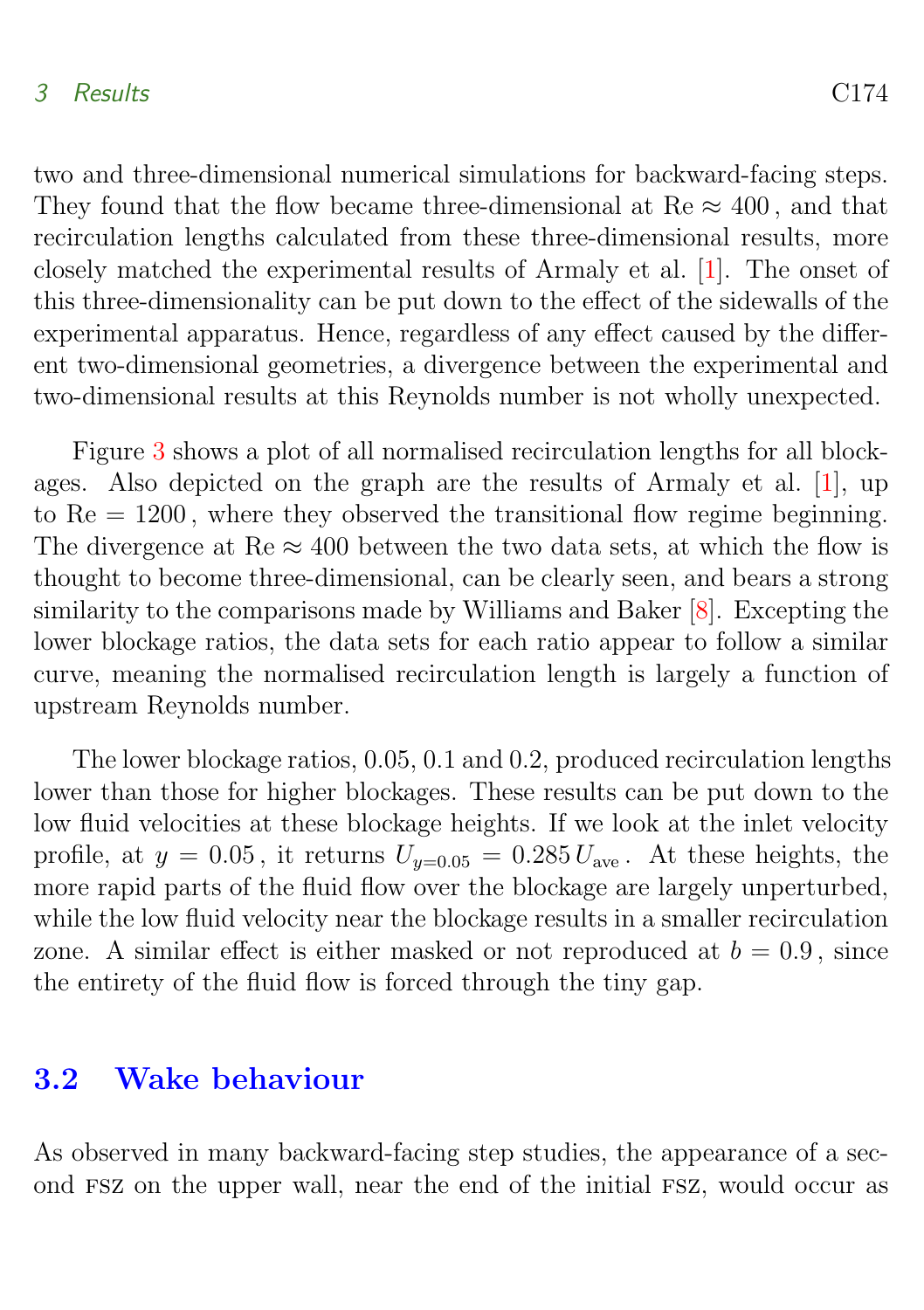

<span id="page-8-0"></span>FIGURE 3: Plot of normalised recirculation length  $L/r$  against upstream Reynolds number Re.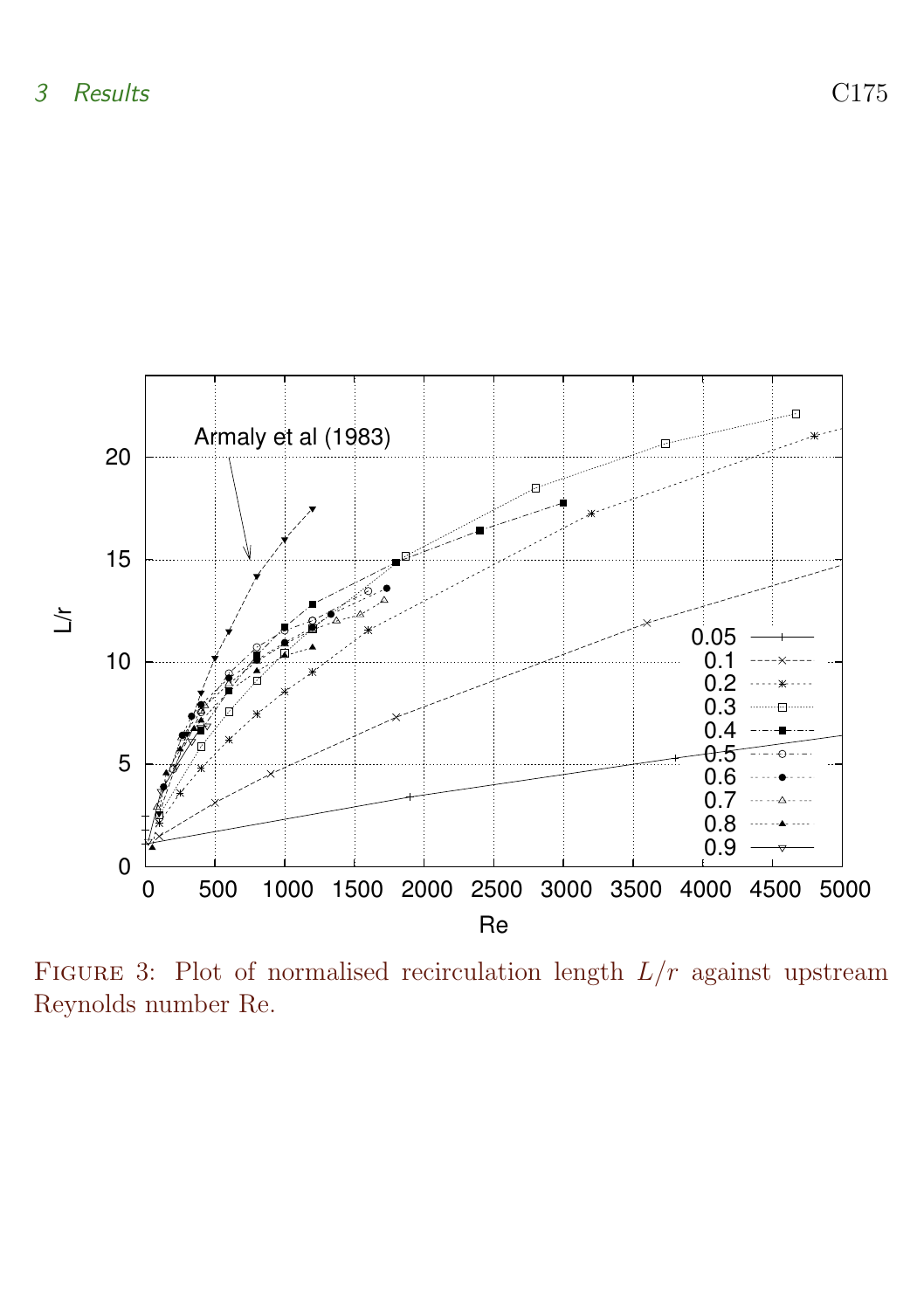

<span id="page-9-0"></span>Figure 4: Map of wake behaviour over Reynolds number and blockage. Lines indicate the boundaries of each wake behaviour. Data points are also plotted.

the Reynolds number was increased. It was found that the secondary zone of recirculation could only be produced with blockages of 0.3 and greater. By a similar mechanism, a third zone of recirculation could be produced, but only for  $b > 0.6$ . Figure [4](#page-9-0) presents a map of the parameter space. Those points labeled "unstable" denote the appearance at the end of the initial recirculation zone of a vortex structure, not observed in the previously cited backward-facing step investigations. This steady vortex structure is never apparent with the 0.5 blockage ratio, which is the closest geometry to the standard backward-facing step. The vortex structure makes a brief appear-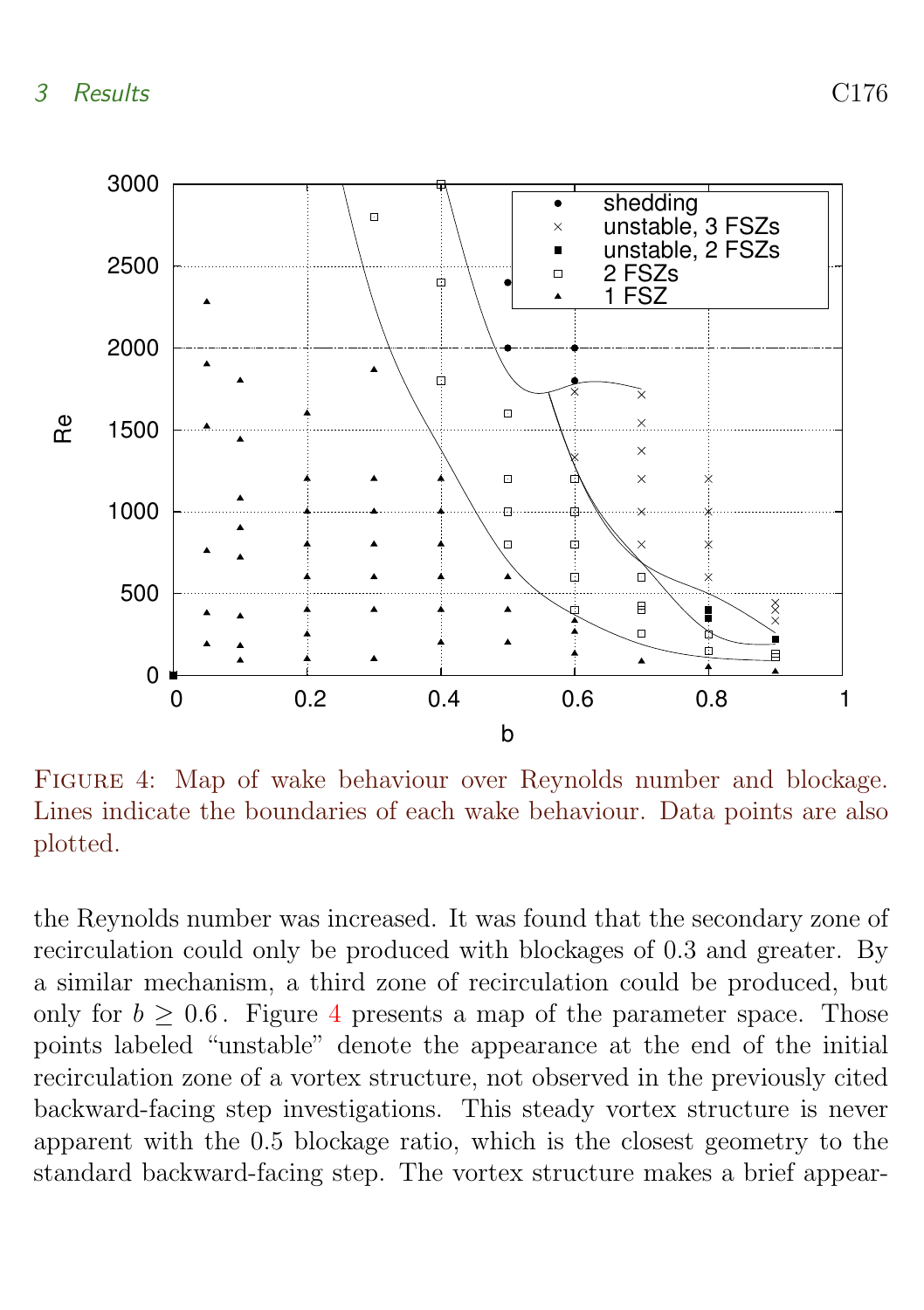

<span id="page-10-0"></span>FIGURE 5: Visualisation of the vorticity field, at  $b = 0.7$  and Re = 400, 800, 1200, 1600 .

ance with the 0.6 blockage ratio, at Re  $\approx$  1500. The phenomenon is best observed with the 0.7 and 0.8 blockage ratios. Figure [5](#page-10-0) shows plots of the vorticity at  $b = 0.7$  and Re = 400, 800, 1200, 1600. The first instance, at  $Re = 400$ , is located below the relevant boundary on Figure [4,](#page-9-0) and the steady vortex structure is not immediately apparent. The next three instances clearly depict the appearance of the vortex structure at the end of the first recirculation zone. The structure seems to consist, initially, of a single smaller zone of recirculating flow, just behind the point at which the flow reattaches to the bottom wall. As the Reynolds number increases, a second smaller recirculating zone can be seen, particularly for  $Re = 1200$ . At  $Re = 1600$ , a third zone is apparent, indicating that a series of these zones is developing upstream, as the Reynolds number is increased.

The vortex structure here seems quite complex. At  $Re = 1600$ , a series of three mini-recirculations is apparent, and upon a closer examination (not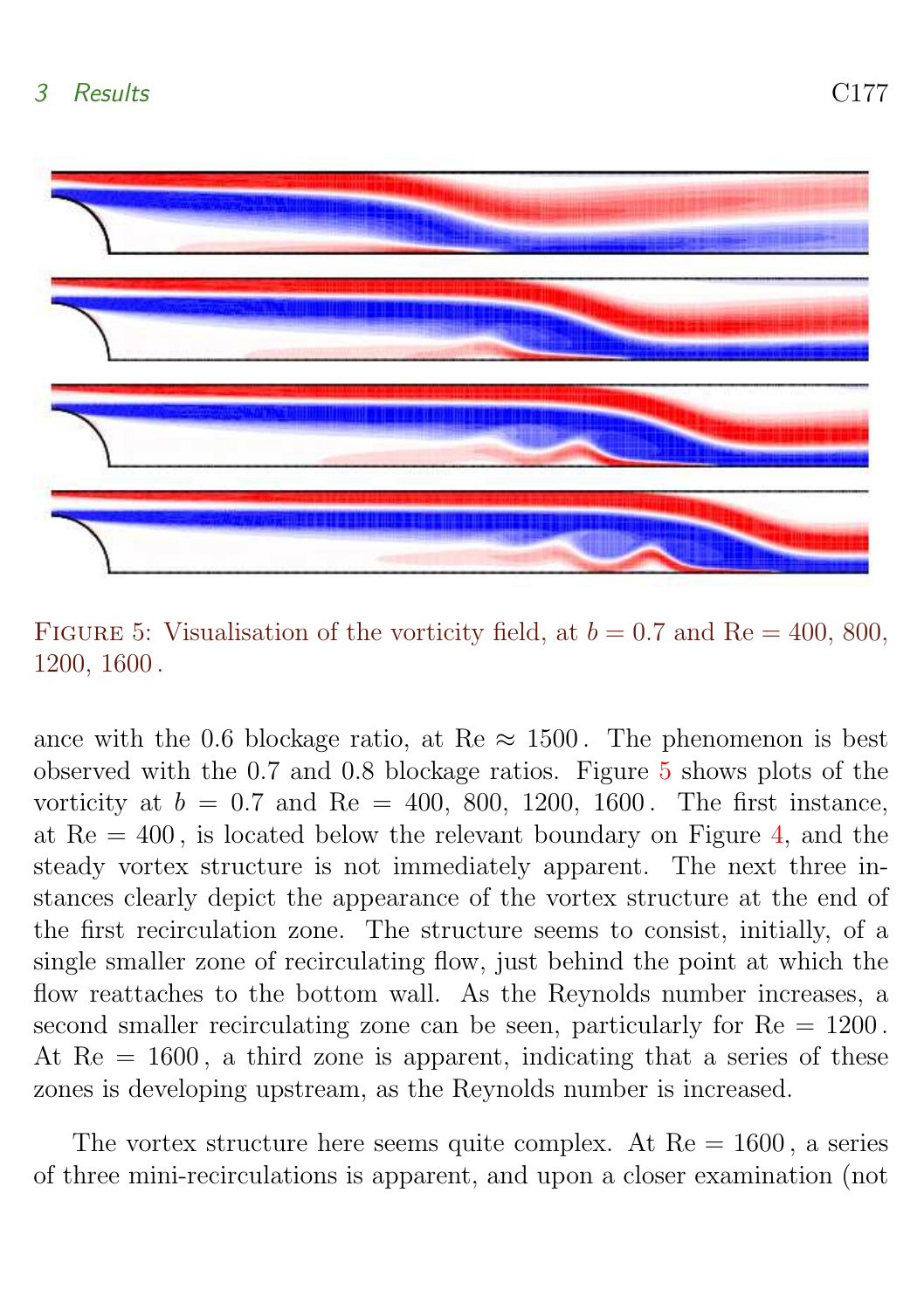#### <span id="page-11-0"></span>3 Results C178

presented here) even the hint of a fourth is present. Closer inspection reveals the presence of further, even smaller recirculations, between the obvious ones in Figure [5,](#page-10-0) closer to the bottom wall. Figures [5](#page-10-0) suggests that an increase in Reynolds number promotes the continued development of the vortex pattern, right up until the onset of vortex shedding from the blockage. Tests were performed and the steady state did not respond to small perturbations in the flow, higher mesh resolutions or longer outlet lengths.

The points labeled "shedding" on Figure [4](#page-9-0) represent those simulations where the flow sheds vortices from the blockage. The different vortex dynamics, on and above the corresponding boundary, have not yet been fully analysed. In comparison to Sahin and Owens work [\[5\]](#page-13-4), the onset of shedding is delayed to a much higher Reynolds number ( $\text{Re} \approx 1800$  rather than  $\text{Re} \approx 340$ ). This is to be expected, as there is only one large vortex forming behind the asymmetric blockage of this study, as compared to the far more unstable twin vortices behind the cylinder in Sahin and Owens' study. It is possible that the proximity of the wall opposite the bump has an effect on the onset of shedding, especially if we consider that the flow seems to shed more easily at  $b = 0.5$ , than it does at  $b = 0.8$ .

Given that Armaly et al. observed the transition to turbulence commencing at  $Re = 1200$  for a 0.5 blockage ratio on a backward-facing step [\[1\]](#page-12-2), we could reasonably surmise that the critical Reynolds number for transition would be even lower for higher blockage ratios. A blockage's effectiveness as a tripping mechanism would only increase with the size of that blockage. Therefore, it is likely the instability in the initial flow separation zone, as shown in Figure [5,](#page-10-0) only occurs above where the transition to turbulence would occur. The instability may be an indication that the flow at these Reynolds number is no longer two-dimensional and perhaps the same vortex structure would not be reproduced in a three-dimensional simulation. Work on the similarities and differences between two and three-dimensional simulations for high blockage ratios, similar to that by Williams and Baker [\[8\]](#page-13-3) on a backward-facing step, is not available and, for now, can only be estimated.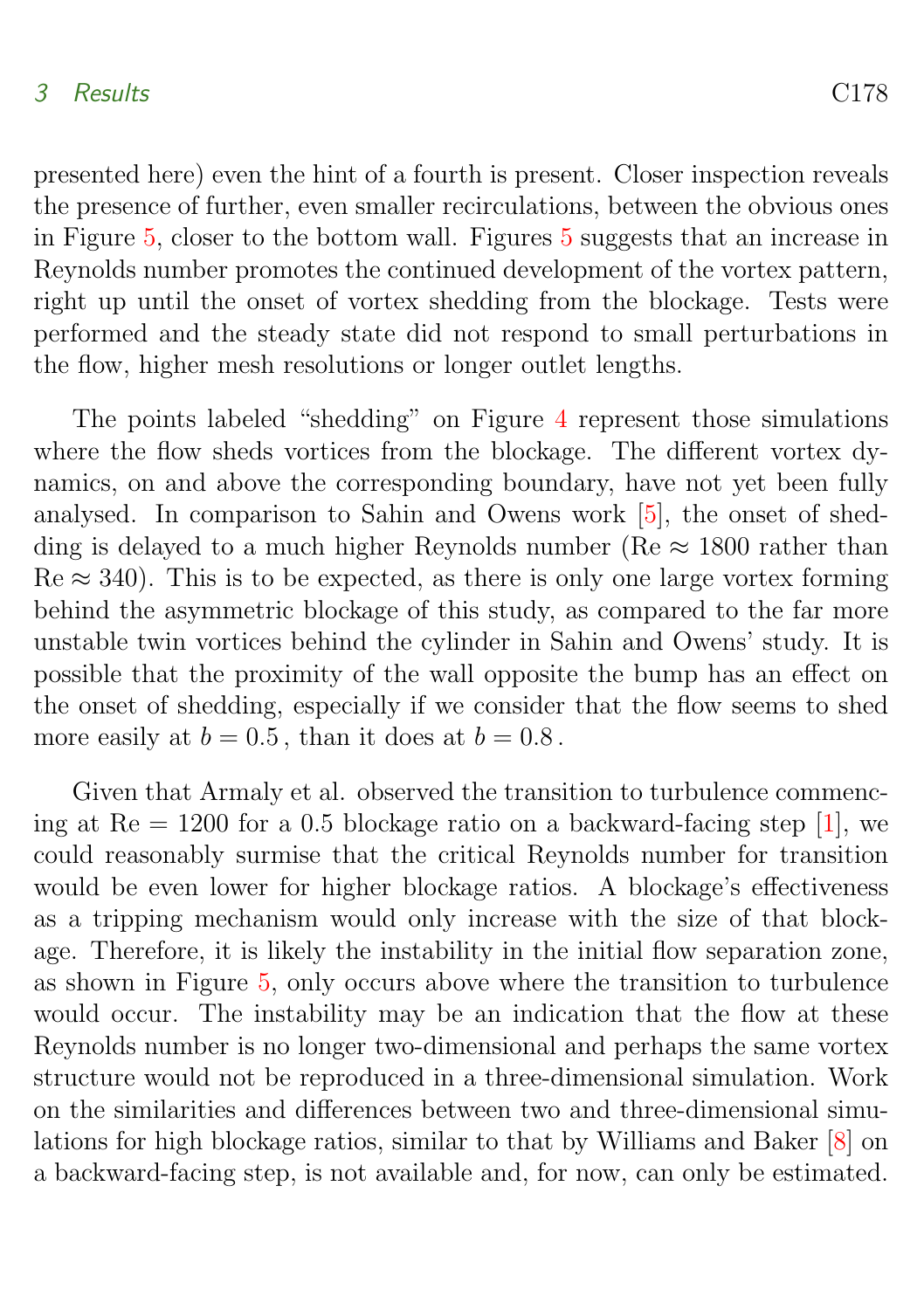### <span id="page-12-3"></span><span id="page-12-1"></span>4 Conclusions

A numerical investigation of the two-dimensional laminar flow over semicircular blockages has been carried out. The results for  $b = 0.5$  compared favourably with the experimental work of Armaly et al. [\[1\]](#page-12-2) and the numerical simulations of Williams and Baker [\[8\]](#page-13-3). The lengths of the initial flow separation were closely matched with the experimental work, up to Re  $\approx 400$ , where the onset of three-dimensionality is thought to occur. Excepting the smaller blockage ratios, for a constant upstream Reynolds number, the normalised recirculation lengths seemed to all behave similarly. For blockage ratios equal to or less than 0.2, it was found that the low velocities around the blockages, close to the channel wall, resulted in a smaller initial recirculation zone.

For blockage ratios of 0.4 and greater, vortex shedding from the blockage was observed for higher Reynolds numbers. For blockage ratios of 0.6 and greater the appearance of an apparent instability at the end of the first recirculation was observed, before the onset of shedding. Whether the same vortex structure will be reproduced in any three-dimensional simulations or experiments is currently under investigation.

Acknowledgment: This research was principally supported by the Australian Research Council, by ARC Grant No. DP0452664

## **References**

<span id="page-12-2"></span><span id="page-12-0"></span>[1] Armaly, B. F., Durst, F., Pereira, J. C. F. and Schoenung B., Experimental and theoretical investigation of backward-facing step flow, J. Fluid Mech., 127, 1983, 473–496. [C169,](#page-2-1) [C173,](#page-6-3) [C174,](#page-7-1) [C178,](#page-11-0) [C179](#page-12-3)